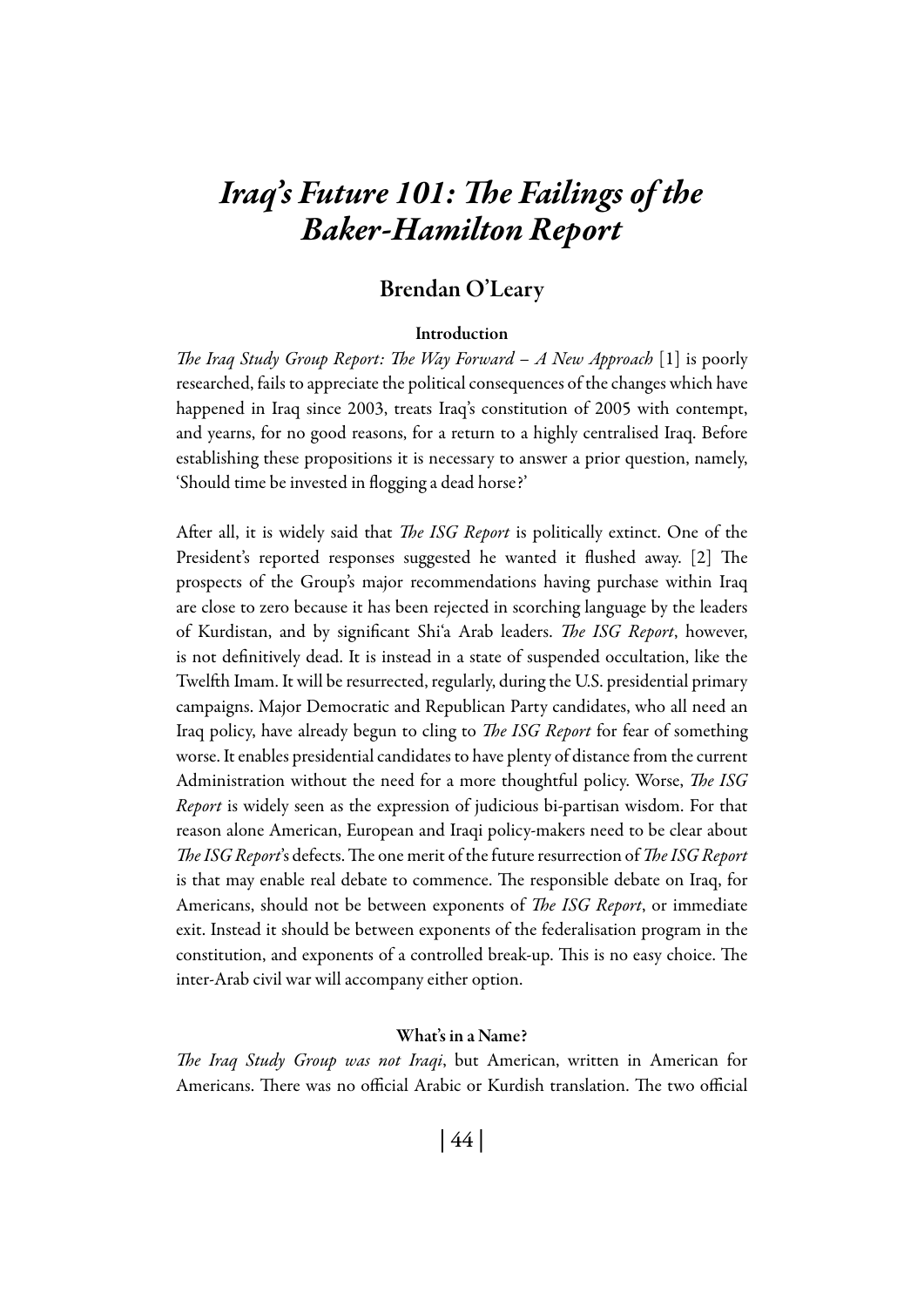languages of Iraq were equally 'disrespected.' In compiling its findings the Group visited Baghdad, or rather 'the Green Zone,' [3] but not Iraq's only fully functioning and constitutionally authorized entity, namely the Kurdistan Region, and its official bodies, the Kurdistan Regional Government (KRG) and the elected Kurdistan National Assembly. This omission may explain why the KRG is not displayed on *The ISG Report*'s map of Iraq's administrative divisions (see page 101). Some of America's wisest approved what may seem a careless act of cartographic ignorance. But the KRG's erasure from the map is better regarded as malice aforethought: it is in keeping with the temper of *The ISG Report*.

*The Iraq Study Group did not study.* No one relied on Vernon Jordan's grasp of Kurmanji or Sorani dialects of Kurdish, or Lawrence Eagleburger's appraisal of the different conceptions of the appropriate political role of Muslim jurists. No fresh social scientific research was commissioned to underpin this clearly written book, designed for the consumption of the educated public. There are no references to rigorous 'meta-research,' i.e., evaluations of all research done on and in Iraq, policy sector by sector, since 2003. As in the best organised of conspiracies 'if that were done, it was done quietly.'

*The ISG Report was, lastly, not the work of a group*. Two Washington think-tanks and one Texas University are implicated in its contents. A range of experts – many of whom advised or worked in the Coalition Provisional Authority in 2003-4 – are listed as having talked or deliberated in ways that helped the co-chairs and the group. It would be cruel, but not wholly false, to say that those who had learned nothing (i.e., members of the expert working groups) reported to those who know nothing (i.e., the members of the group). Soundings, as the English say, were taken with a serving British prime minister, two Presidents, past and presently distinguished secretaries of state and generals, and a range of other personages of high rank and title. Washington's elected elite, a sub-section of its academy, and some celebrity journalists had opportunities to 'participate' – as a patient participates with his dentist. All agree, however, that *The ISG Report*, allegedly a collective effort, and undoubtedly collectively agreed, is unmistakably 'authored' by James Baker III. The text bears all the characteristics of his techniques, and he fronted its preparations and its launch.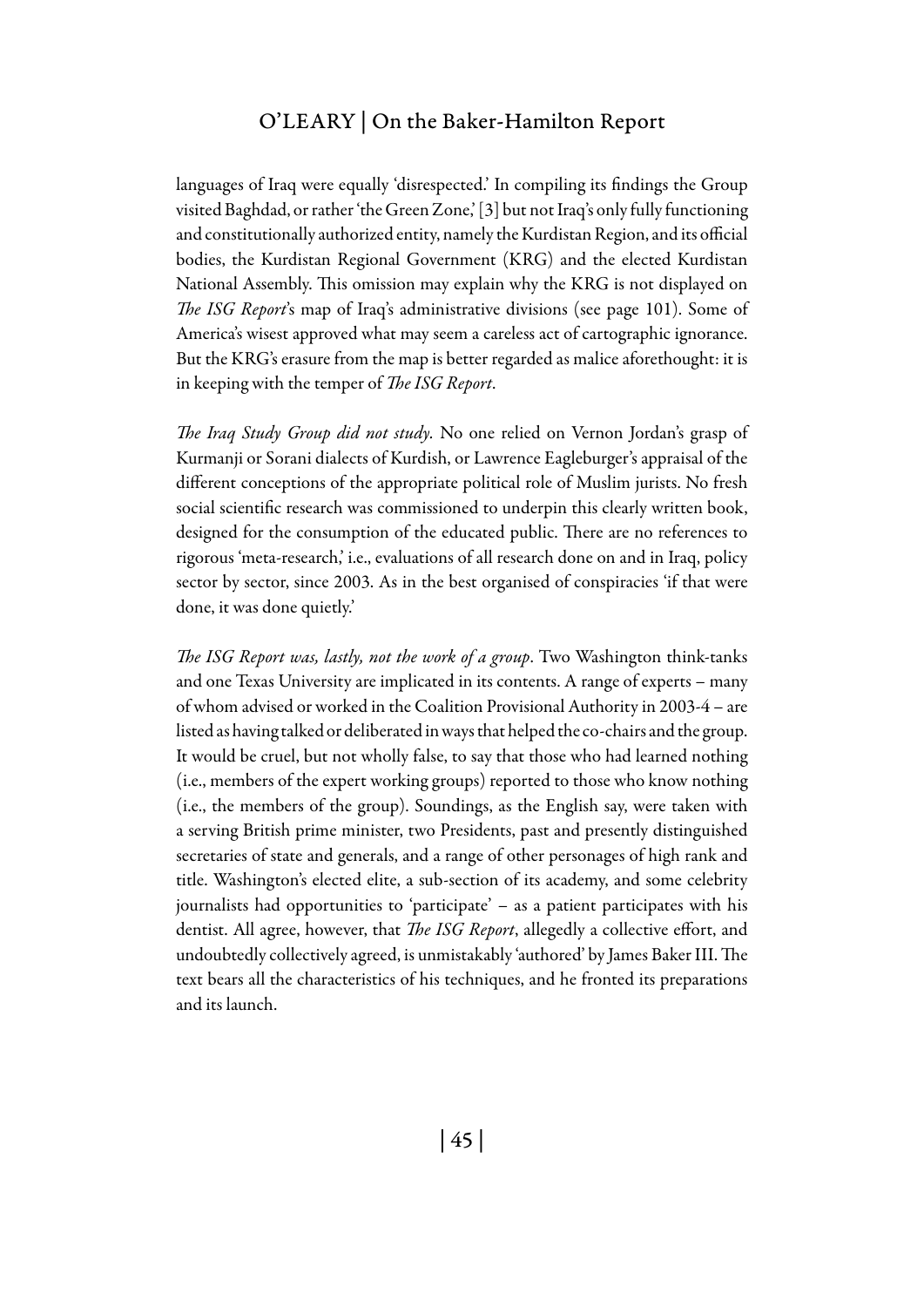#### What is its Nature?

*The ISG Report* suggests that its contents are a perfectly integrated whole; they must be taken as an entire package; their recommendations must not be cherrypicked. But even if all its recommendations were followed, which would be difficult because they are contradictory, [4] it would not tidy up America's policy predicament in Iraq. *The ISG Report* is not in the least realistic in several of its key prescriptions. Kurdistan's leaders and public think it is highly unrealistic. Reflective Americans strategists will think so too, after they extract themselves from whatever pain or pleasure they may derive from reading *The ISG Report*'s searing indictments of existing U.S. policy. *The ISG Report*'s historical importance is clear. It has been a mechanism through which the moderate and bi-partisan U.S. foreign policy establishment united to criticise the Bush II Administration's Iraq policies (plural, since no one thinks there has been just one, though some doubt there ever was any policy as such). *The ISG Report* commendably seeks to restore good order in American policy-making: in analysis and formulation, in civilian-military relations, and in the conduct of coherent diplomacy. That does not mean it is either realistic or right.

#### Who is Being Unreal?

We are immediately told 'There is no magic formula to solve the problems of Iraq' (see page 1). Who believes they possess such a formula? The President? The text bristles with undeclared contempt for neo-conservative unilateral adventurism. But, such neo-conservatives, now a beleaguered platoon, according to some, though still in control, according to others, are not the only targets. Also obliquely attacked are internationalist liberals who believe in principled humanitarian intervention against genocidal dictators, and 'democracy promotion' enthusiasts. Sotto voce, other are being attacked, namely the Iraqis who believed, and still believe, that Iraq might become a federal and pluralist democracy. Many of these Iraqis have a major grudge against James Baker III. After all, he decisively argued that Saddam should be left in power in 1991 after the first President Bush had encouraged the Kurds and Shi'a Arabs to rebel. Baker now reportedly says that no one asks him any longer why he did that. [5] If so, that is proof of consistency. Baker does not listen to representative Kurds and Shi'a Arabs, or follow their counsel, because they are disposable instruments in the realistic appraisal of America's interests. *The ISG Report* suggests, by implication that President George W Bush should have listened to Baker, in the way that his father did. This last sentence now has widespread consent within informed American opinion, which has mostly turned strongly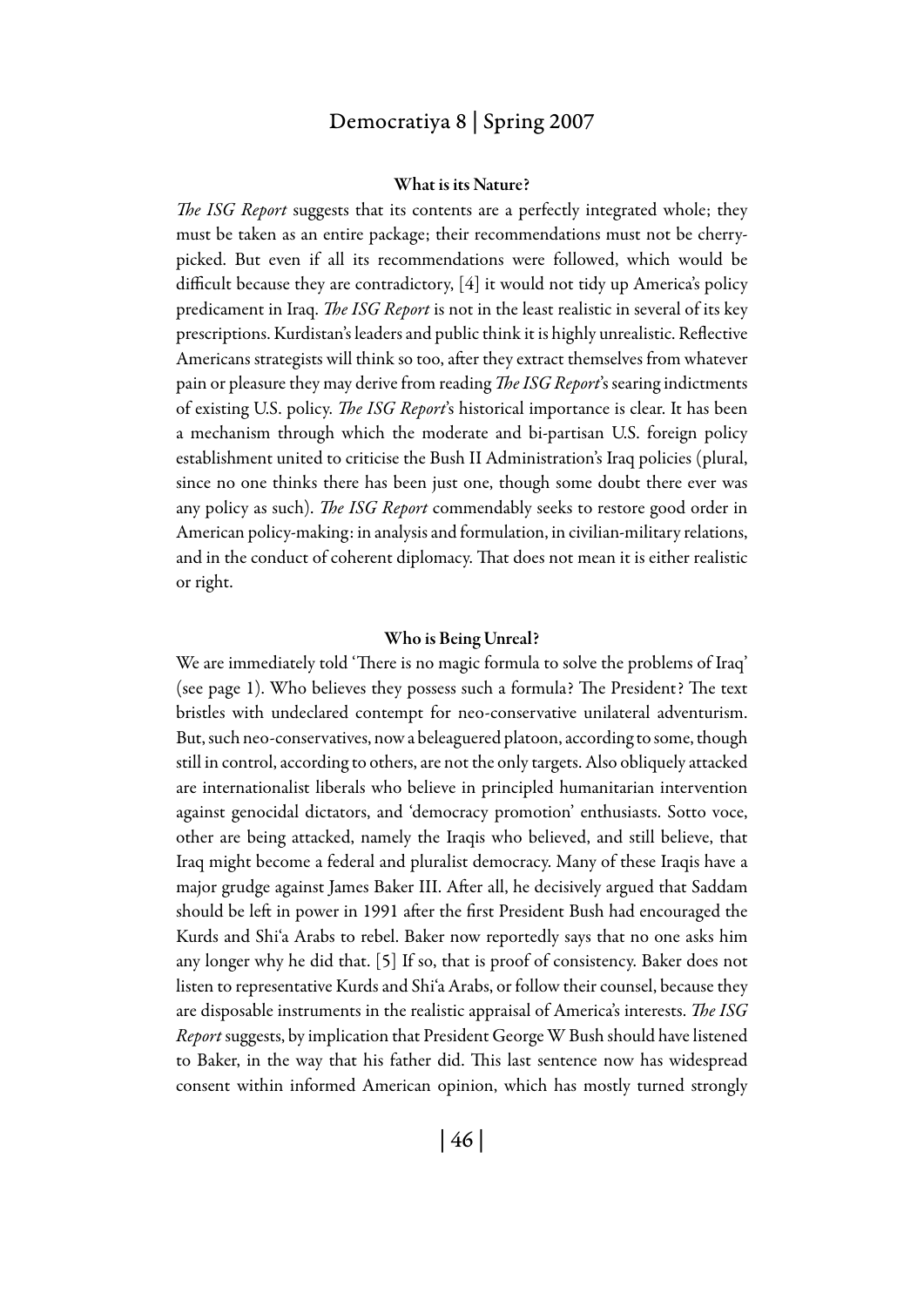against America's intervention in Iraq. But Baker was wrong in 1991. Moreover he is wrong now, and it must be hoped that his errors do not become the new orthodoxy of American foreign policy.

#### The Baker's Diagnosis

James Baker III's analysis of what is wrong in Iraq, unsurprisingly, gets the basics right. He is largely correct about the sources of violence. Its key driver has been a Sunni Arab insurgency, run by a network of networks, supplied primarily from within Iraq (perish the thought that Saudi quartermasters might matter). The insurgency aims at a Sunni restoration. *The ISG Report* does not quite say so, but that means the restoration to power of the formerly dominant minority. In these Sunni Arab insurgencies, al-Qaeda in Mesopotamia, Baker rightly says, is a secondary player – and so is the 'foreign fighter,' meaning Arab foreign fighter. *The ISG Report* gets right the character of sectarian violence, and the murderous responsibility of militias in both the Sunni Arab and Shi'a Arab communities. But it lacks the frankness to describe the conflict as an Arab civil war. The stability of parts of the south of Iraq is recognised, as is that of the Kurdistan Region, though it is not called that, but inaccurately described as 'the three provinces of the Kurdish north,' as if the Kurds owned the northern part of the compass, and as if the KRG neatly encapsulates three of Saddam's governance units.

Baker's thumbnail sketch of the perspectives widely held within each of the three major groups, i.e., Sunni Arabs, Shi'a Arabs and Kurds, is broadly correct, though it is egregiously insulting and misleading to treat the perspective of Kurds under 'sectarian viewpoints.' Kurds are a nation, not a sect, and comprise Sunni and Shi'a Muslims (including Alevis on some interpretations), Christians, Jews, Yezidis, agnostics and atheists.

As to the 'key issues' in Iraq, Baker's diagnosis merits an 'a g,' an alpha gamma, the grade historically given in British universities to those who are extraordinarily bright but nevertheless make extremely foolish judgments. Three 'key issues' are identified: federalism, Kirkuk, and governance. On the first, *The ISG Report* is against the federalism of Iraq's constitution, and claims, remarkably, that there is no economically feasible 'Sunni region.' That either suggests that any future such region has no oil – which is not true  $[6]$  – or that any such place is necessarily dependent on hand-outs from the rest of Iraq, which is both unproven and implausible. On the second, it says that Kirkuk is a powder-keg, and that the referendum on its final

| 47 |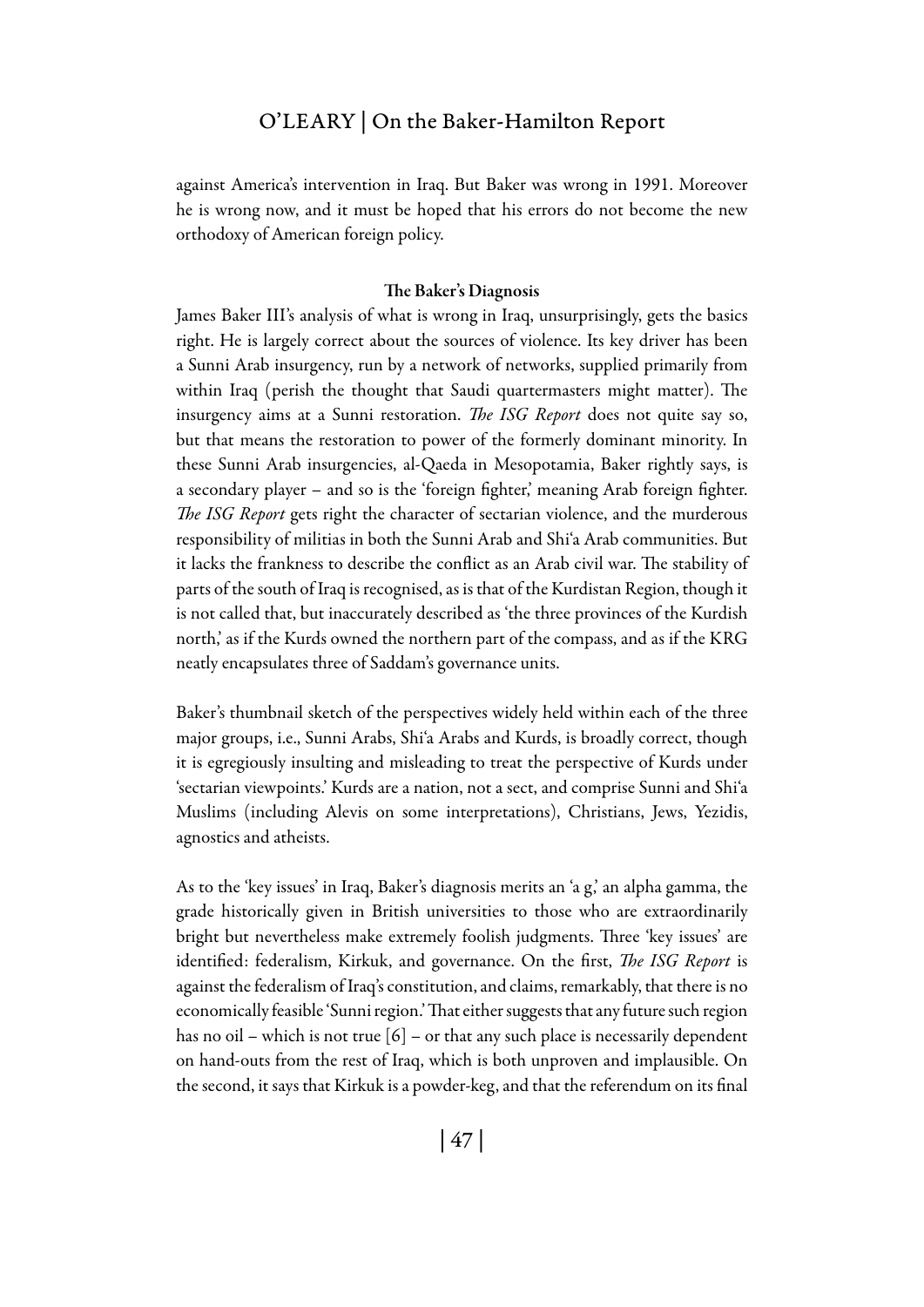status should be postponed. It does not say until when. 'For ever' is implied. On the third, it identifies four separate matters: (i) biased government by Shi'a, (ii) insecurity, (iii) rampant corruption, and (iv) the problems caused by the missing technocrats, lost in de-Ba'athification. No prizes for guessing what *The ISG Report* favours. Namely unbiased government, security, clean government and bringing back Ba'athist technocrats – who, no doubt, know a lot about unbiased, secure and clean government.

There is, revealingly, no discussion of Islam or Islamist politics, though there is this remarkable gem, 'The Saudis could use their Islamic credentials to help reconcile differences between Iraqi factions' (see page 48). These credentials are not specified, nor are the factions. For those who do not yet know, the House of Saud is the political and military wing of the Wahhabi sect. One of the first foreign policy excursions of that sect, in 1802, was an organised raid and looting of Karbala – the site of the martyrdom and burial of the Shi'a Imam Husayn. The House of Saud presently partially enforces Wahhabist doctrine, which deems most Sunnis and all Shi'a guilty of ignorance, *shirk* (attribution of partners to God), and innovation. [7] Wahhabism treats the Shi'a as apostates – the penalty for which is famously draconian. Wahhabi doctrine is hostile to the Naqshbandi Sufi tradition once vigorous in rural Kurdistan. It has no love of the Shafi'ite legal school prevalent among Sunni Kurds. It has low opinions of the Hanafite School that prevails among non-Kurds in the vicinity. It even rejects the Hanbali School from which its founder originated. In fact, it rejects all four Sunni schools of *fiqh*. [8] What exactly did Mr. Baker have in mind regarding the conflict-resolution specialists among the Wahhabis? Quite why the Sunni Arabs of the Fertile Crescent – in their numerous rivalries – might accede to Saudi good offices is unknown – or undeclared. The Islamic credentials of the House of Saud might indeed be productive in reconciling differences among factions in Iraq. But perhaps only among particular fanatics namely, Salifiyya, jihadists, and al-Qaeda. Even then it would not be a 'slam dunk,' as the heads of U.S. intelligence agencies are wont to say of allegedly high probability outcomes. We must suspect that is not what Mr. Baker had in mind. [9]

#### The Baker's Medicine

Mr. Baker usefully distinguishes his external and internal prescriptions. Seeking an international consensus for stability in Iraq and in the region he suggests that Iraq's neighbours and other players should form a 'support group.' While what we may call the Fertile Crescent Violence Anonymous Group (FCVAG) is being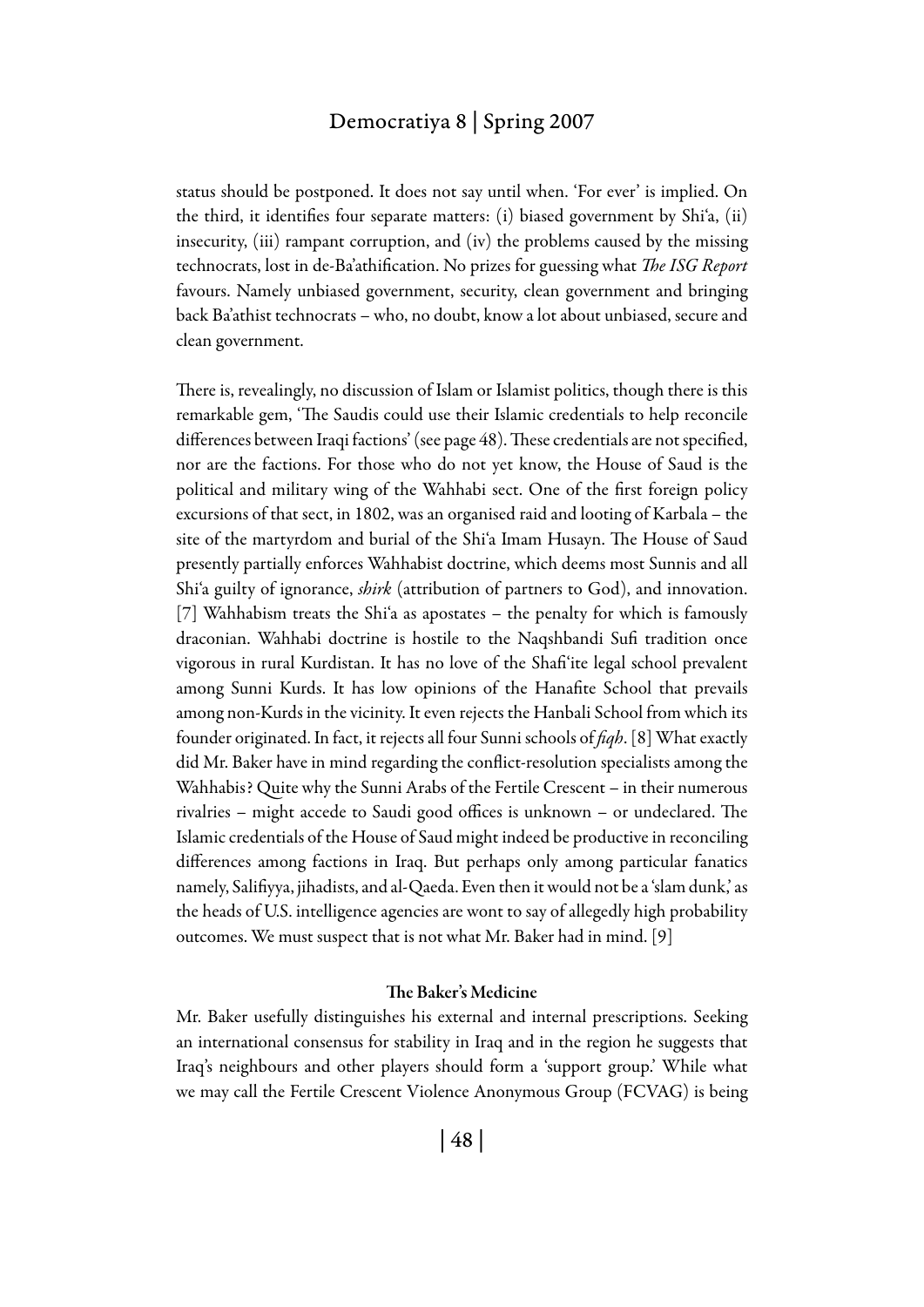### O'Leary | On the Baker-Hamilton Report

formed, he commends that the United States should 'engage' Syria and Iran, and directly address the 'Arab-Israeli' conflict – not, be it noted, the 'Palestinian-Israeli' antagonism. Commending a diplomatic and international multi-lateral engagement in the entire region is a return to previous wisdom – in which the snows of yesteryear appear to have survived the sun much better. Mr. Baker does not explain his commitment to what has been called 'the Jerusalem syndrome,' [10] the idea that all roads to peace, stability and reasonably well-ordered states in the Middle East must go through Jerusalem, i.e., resolving the Israeli- Palestinian question. Nor does he explain, overtly, what the United States can offer Syria, Iran, Saudi Arabia, and Turkey, and why they should all co-operate over the future of Iraq, when they have not done so, so far, on their own. The U.S. President has certainly not immediately cherry-picked these proposals. Instead of a diplomatic opening to Syria and Iran the President increased oral threats, closed Iraq's border with Iran, and allowed his officials to accuse Iran of directly supplying militias in Iraq. The Bush Administration has, however, more recently shown willingness to follow Iraqi initiatives to engage their neighbours in conference. Had it not done so that would have been a denial of Iraq's sovereignty.

Internally, Baker commends that any increase in U.S. troops should be focused on having them 'imbedded in and supporting' Iraqi Army units. The United States' military mission should move to support rather than combat. The Army – and Marine – presence should be reduced and focused on al-Qaeda. The President has also not cherry picked these proposals. Instead we are in the middle of a 'surge,' in which debate in Washington has focused on whether it is sufficiently surgical, and whether it should be supported or rejected in a non-binding show of resolution.

To obtain national reconciliation, security and governance Baker commended that 'milestones' be set for Iraq's sovereign government. This idea has proven popular with both of Washington's two political parties.

So, while Mr. Baker believes in tough love for the democratically elected government of Iraq, he believes in appeasement for its authoritarian neighbours – some of whom he credits with conflict-resolution skills. Such thinking is alleged to show the sophisticated mark of the realist, as opposed to that of a merely pragmatic lawyer. Such thinking is much less easily understood by mere idealists, who do not understand that foreign policy is not missionary work. Other detailed commendations – on criminal justice, the oil sector, reconstruction, the making

| 49 |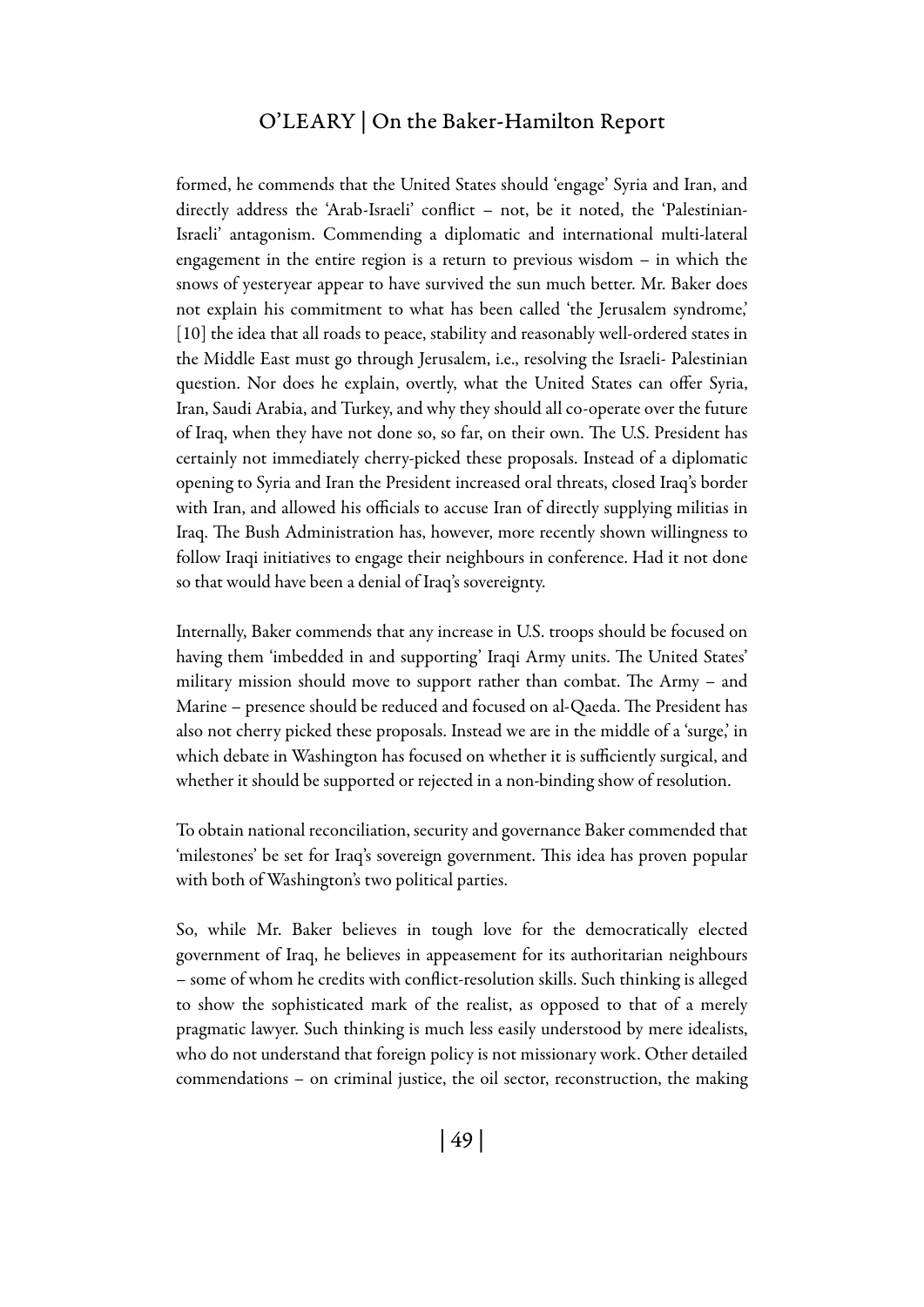of the U.S. budget, and the organisation of U.S. intelligence follow, and that is it. What follows is confined to the constitutional high politics of *The ISG Report*.

#### Did Mr. Baker Do His Homework?

Did Mr. Baker review other options? Yes, on pages 37-9 of *The ISG Report*, i.e., in about the same number of words as each of the attached resumes of the Study Group's members. These were (1) Precipitate withdrawal; (2) Staying the course; (3) More troops for Iraq, and (4) Devolution to 3 regions. *The ISG Report* says 'No' to all of these options, though it is flexible on (3), enabling some to claim there is no fatwa in Baker-Hamilton against 'the Surge.' *The ISG Report* hints that it is the word 'precipitate' which most offends sensibilities over option (1). Quod erat demonstrandum.

What was glaringly not assessed, and consequently drew controlled expressions of condemnation from the Presidents of the Kurdistan Region and of Iraq, was option (5), namely supporting the implementation of Iraq's constitution. This option is not the same as option (2), and it is not compatible with option (4), though many, wrongly, think otherwise – because the constitution does not permit Baghdad to join any region, though it is entitled to become a region of its own.

Why this studied neglect? The answer is that *The ISG Report* is a full-frontal assault on Iraq's constitution of 2005. It commends a course of action that would push the U.S. government completely to unravel Iraq's constitution, which was endorsed by four of five of Iraq's voters, a higher level of endorsement than that enjoyed by any attempts to change the constitution of Canada. While suggesting no changes in the constitutions of any of Iraq's neighbours (let alone regime changes), *The ISG Report* treats the new democratic constitution of the United States' Iraqi ally with contempt.

*The ISG Report* is a recipe for a constitutional *coup d'état*, but without local coupleaders, for now. The prescription is terse, 'The USG should support as much possible central control by governmental authorities in Baghdad, particularly on the question of oil revenues' (see page 39). It carefully does not say 'within the limits of the constitution,' or 'the rule of law'; it just says as 'much possible central control.' 'Go figure.'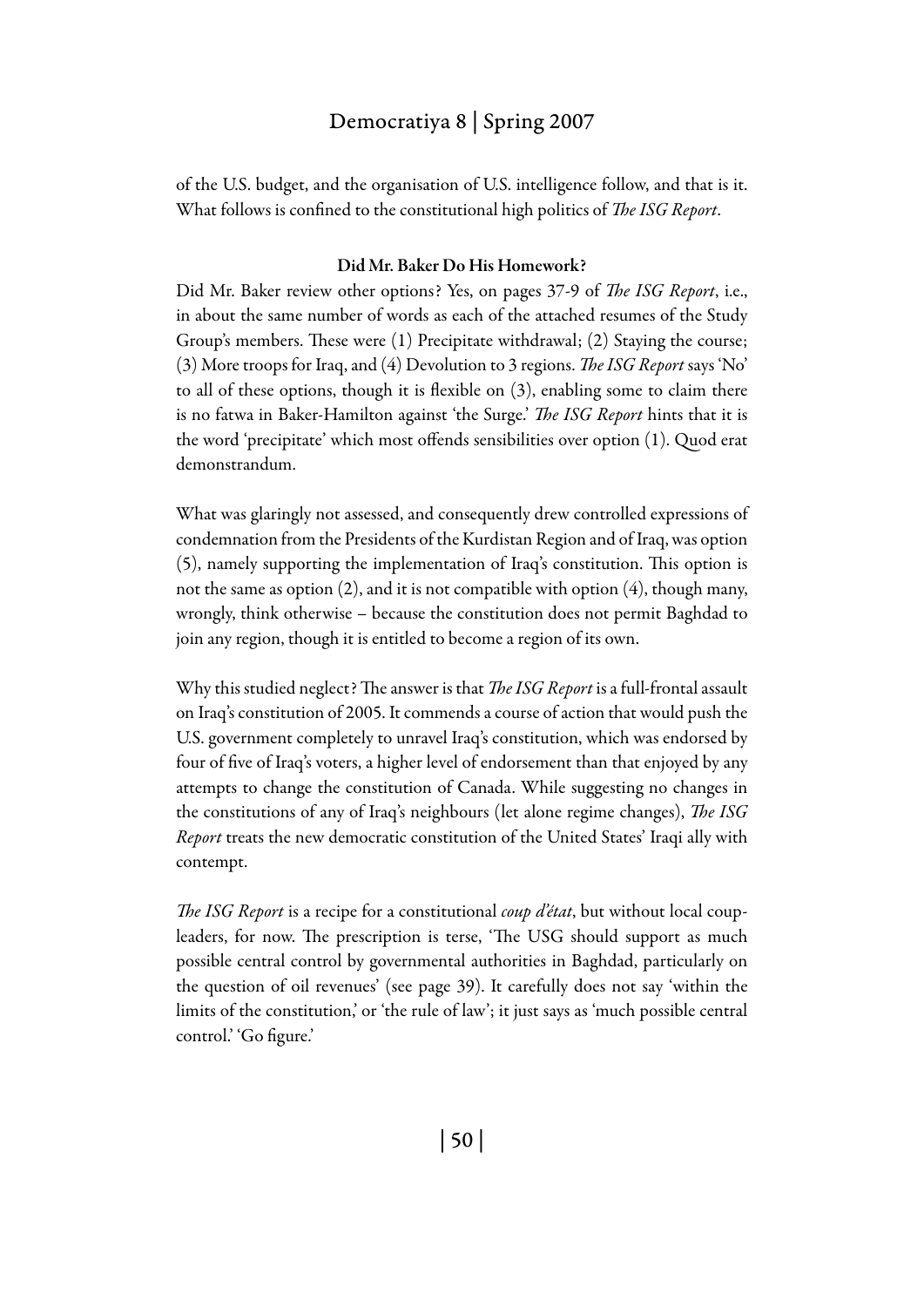Remarkably, *The ISG Report* claims that it offers a 'new approach.' In fact it is no different from that promoted by L. Paul Bremer III before the making of the Transitional Administrative Law of 2004. It is an interesting anthropological fact that Americans with III after their names often have the same ideas. Perhaps they come from the same sect?

#### In Defence of the Constitution of 2005

Mr. Baker seems to have forgotten obvious facts, even though he has doubtless been told them many times.

One: No successful negotiations could have materialised in 2005 from the comprehensive 'inclusion' of Sunni Arabs in the making of Iraq's constitution. The Sunni Arabs who were present in the Iraqi Assembly had demands that were completely unacceptable to their constitutional partners, the elected representatives of at least four fifths of Iraq's population. The Sunni Arab political leaders who were absent had either boycotted the elections to the constitutional convention, or were supporting armed violence against the transitional government and its civilian supporters, or they were intimidated from indicating their willingness to compromise.

Any honest and informed observer will report that many Sunni Arabs, as a formerly dominant minority, remain strongly inclined to see Kurds and Shi'a as 'special interests,' and as racial and religious inferiors respectively. They usually regard their own interests as identical with 'Iraq's.' The so-called 'nation-state' of Iraq was after all built around them, so it is not surprising that many of them feel this way. They behave, in short, as if they are the 'Staatsvolk,' the people who own the state. Apart from these dispositions, which unify them, Sunni Arabs are deeply internally divided – between Ba'athists, Islamists of every Sunni stripe, and traditional and neo-traditional tribes. They differ radically over means and goals – other than their adamant rejection of the new order. Not much has changed since the summer of 2005, except that Sunni Arabs are now suffering much more than in 2003-5. That is because of the actions of their own insurgents, who have unleashed the hell of vigorous counter-cleansing against their own community. The U.S.-led 'surge,' if successful, will prevent the Shi'a Arab militias from expelling Sunni Arabs from Baghdad. If successful it can be expected to generate astonishing levels of ingratitude all around.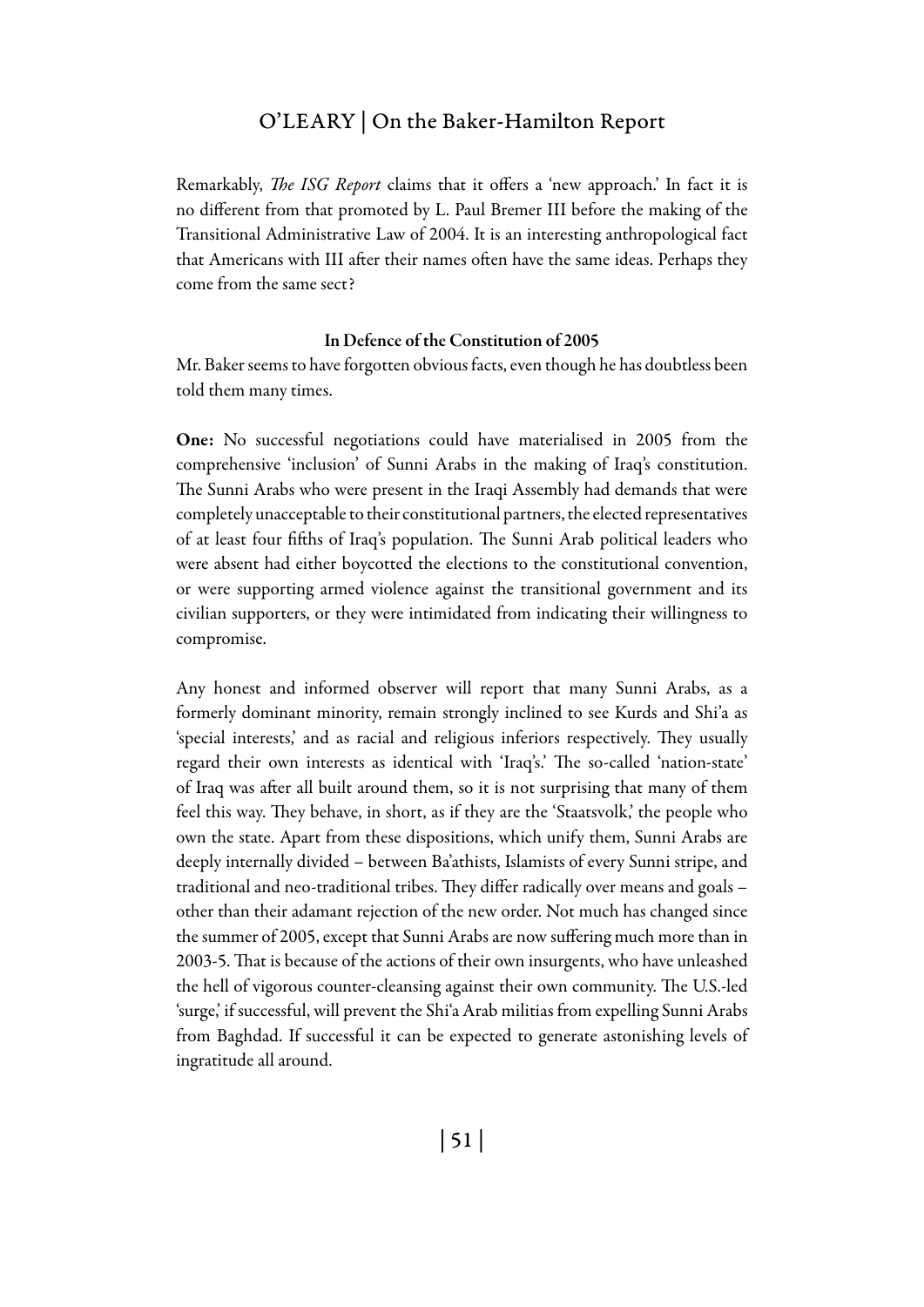Two: It is best if constitution-making (or renewal) and peace processes can go together, but sometimes it is not possible to have all good things concurrently. If no appeasement strategy that will pacify Sunni Arabs is acceptable to the leaders of the Kurds and Shi'a Arabs – even with their arms squeezed behind their backs – why does it make sense to look for one? What made Mr. Baker think there is a viable appeasement strategy? The limits of any such strategy are obvious. No strategy for appeasing Sunni Arabs is worth considering if it leads to an equal and opposite negative reaction in Kurdistan or among the Shi 'a Arabs. Such a reaction has already occurred in response to Mr. Baker's report, which is not U.S. policy, though it is feared as a guide to future policy. Mr. Baker's implicit calculation must be that both Kurds and Shi'a Arabs can be squeezed to address Sunni Arab interests and demands. If that hypothesis gets tested only regrettable consequences will follow.

Three: Though it is true that a fully successful peace process in Iraq requires some significant Sunni Arab compliance with the new dispensation, nevertheless much of Iraq functions without that compliance, and more can do so in future. Kurdistan is institutionalised, and can flourish. The South is emergent and can function, despite its internal conflicts among parties and their militias. The South, by Iraqi law, will be able to form a region or several regions in 2008. Baghdad and the 'ungoverned' governorates (Anbar, Nineveh, Salahaddin, and parts of Diyala) are the major violent problem-sites, so it is sensible that military and policing policy should focus on them, but only if such policies are part of a plausible political and constitutional strategy, i.e., one that minimally encompasses the new power-holders, Kurds and Shi'a Arabs.

As long as the key representatives of Sunni Arabs reject federalism the representative leaders of other communities will believe that Sunni Arabs harbor ambitions to be restored as the 'Staatsvolk.' When significant numbers of Sunni Arabs accept federalism, and consider that having their own self-governing region or regions, with a proportional stake in the federal government, is in their best interests, then we will know that the intra-Arab civil war is coming to an end. Mr. Baker's response, by contrast, is to commend the gutting of federalism, and to reward the Sunni Arab insurgents. Mr. Baker's proposes the restoration of centralism as the solution to Iraq's intra-Arab civil war. It is a solution to current Sunni Arab grievances, but it is neither a reasonable nor a stable solution. Mr. Baker is willing to risk deeply upsetting 80 percent of Iraqis to appease some of the 20 percent. Why, one is entitled to ask, is this called 'realism?'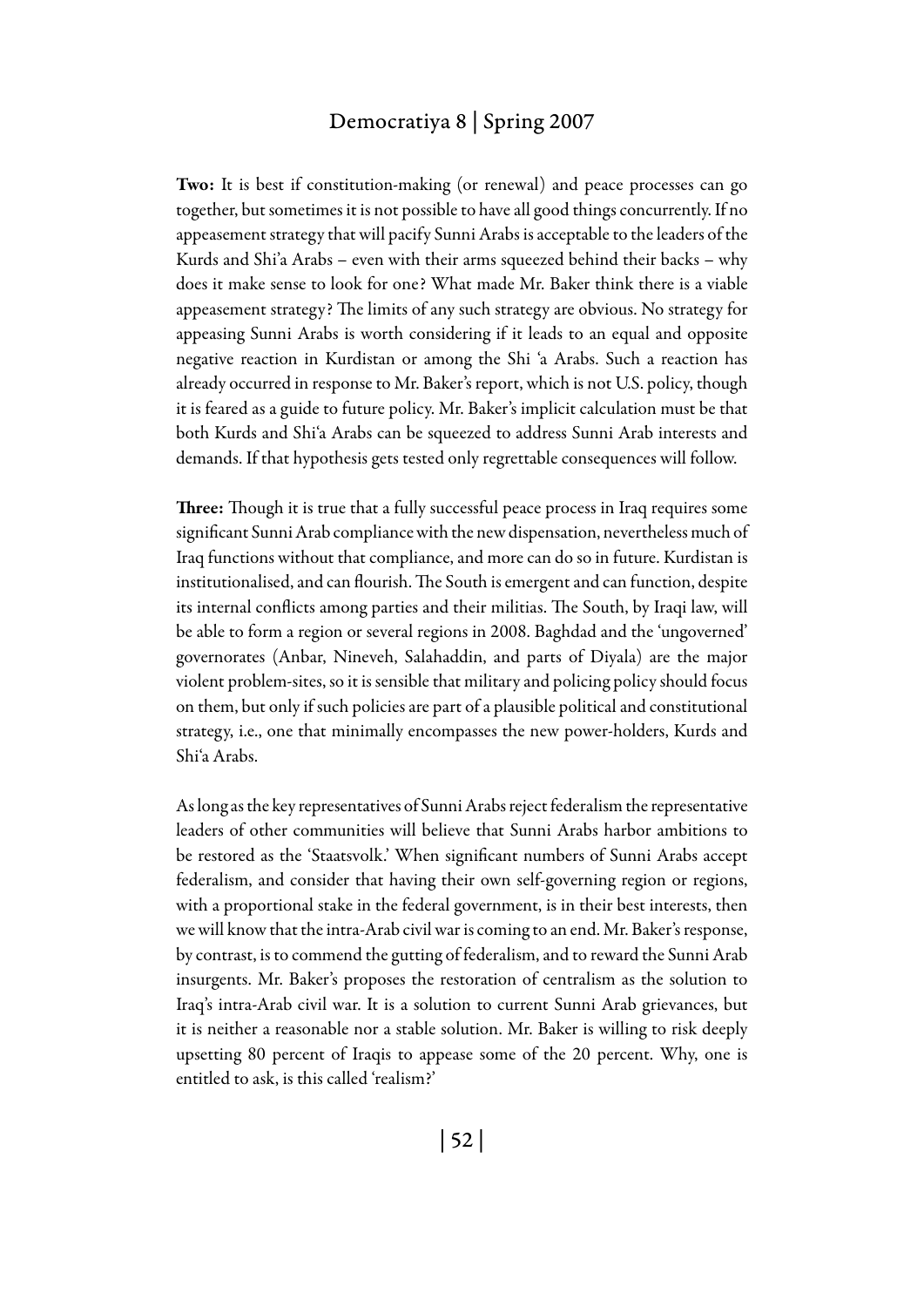#### On Realist Nostalgia

U.S. policy toward Iraq from 1980 to 1988 was to support a centralised Iraq (i.e., an Iraq in which the regionalist and democratic aspirations of Kurds and Shi'a Arabs were repressed). A centralised Iraq was considered necessary to balance revolutionary Iran, which it was feared would over-run the Persian Gulf, and the oil-rich pockets of Shi'a territory in the Arabian Peninsula. This thinking was complemented by the belief that America's ally, Turkey, needed constant reassurance on its Kurdish predicaments. The broader appeasement of Sunni Arab interests equally favoured a centralised Iraq, whether in propping up local clientregimes ( Jordan), or in assuring most-favoured client-regimes (Saudi Arabia). The end of the Iran-Iraq War, Saddam's invasion of Kuwait, and Gulf War 1, briefly interrupted the policy preference for a centralised Iraq. The United States was embarrassed into supporting a no-fly zone and a de facto autonomous Kurdistan, but, under James Baker III, and his successors in the Clinton Administration, it was resolved not to support either the break-up of Iraq or regionalist movements among the Shi'a Arabs. That was deemed likely to aid the expansion of Iranian power. James Baker would like to return to this world. But that cannot happen unless the United States decides to restore a Sunni Arab dominated regime to power.

The problem for the nostalgic Mr. Baker is that in the meantime Saddam Hussein's regime has been overthrown. The still extant U.S. policy-preference for a centralised Iraq has been irreversibly shattered by the (unintended) consequences of (unintended) 'democracy promotion.' No quick handover to a Sunni Arab general occurred after March 2003 – as many feared, and some advocated. No interim government led by Ahmed Chalabi was immediately imposed – as some had hoped, and many had feared. Instead, there was an unplanned occupation, and under its auspices the Transitional Administrative Law was negotiated in the Spring of 2004, which framed the way Iraq's new, democratic, federal and pluralist constitution was made and ratified in the summer and fall of 2005.

In two Iraq-wide elections and one constitutional referendum the Kurdistan Alliance and the Shi'a led United Iraqi Alliance copper-fastened the end of a centralised Iraq. Kurdistan now has remarkable and constitutionally ratified levels of autonomy. If the constitution of Iraq of 2005 works, Kurdistan will have greater legal autonomy within Iraq than has the average European state within the European Union. Kirkuk governorate may unify with Kurdistan this year after a referendum. The Constitution allows the nine Shi'a majority governorates outside

| 53 |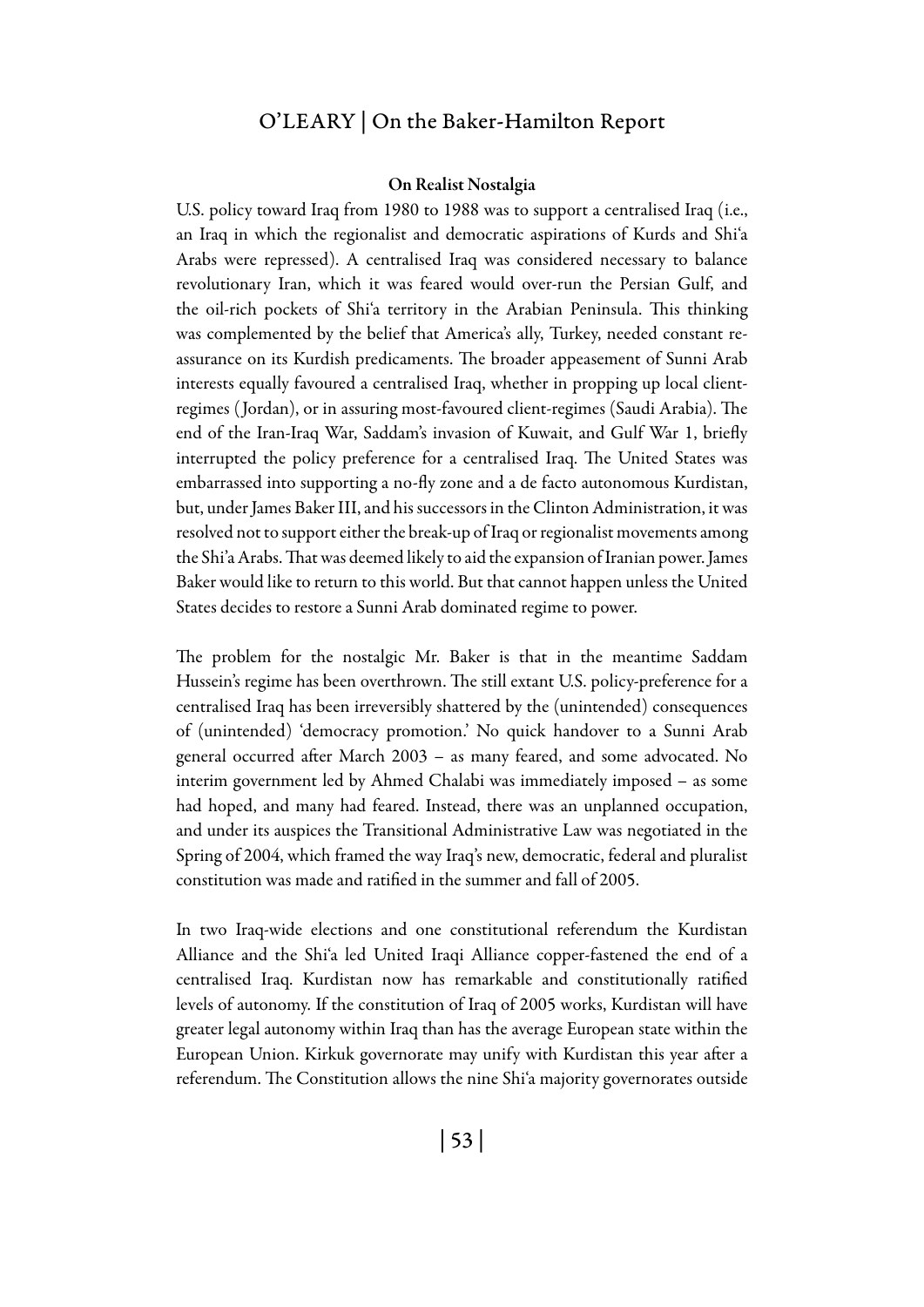Baghdad to choose to have one big region, or several regions, with the same powers as Kurdistan. Baghdad has the right to become a region, but not to join any other region. The remaining four governorates, in which there are Sunni Arab majorities, may choose to allow the federal government to have stronger powers over them than it has in the rest of Iraq, or they may opt to create between one and four regions with the same powers as Kurdistan. In brief, the constitution allows each existing province outside of Kurdistan to determine how centralised it wishes Iraq to be for it. A remarkable constitutional compromise.

There is not a word of recognition of any these constitutional facts in the *Baker-Hamilton Report*, which pines for a previous era, of a centralised Iraq. That Iraq gave the world wars with Kurdistan since the 1920s, culminating in genocidal massacres. That Iraq discriminated against its largest minority population (Kurds), and its largest majority community, Shi'a Arabs, culminating in *politicidal* and genocidal repression of the Marsh Arabs. It was a centralised Iraq which joined the Nazis in World War II, and subsequently went to war with Israel, Iran, and Kuwait. *The ISG Report* nowhere observes that a centralised Iraq has not only been a present danger to its own peoples, but also to its neighbours.

*The ISG Report*, in short, fails to appreciate the seismic shift in the internal politics of Iraq unintentionally wrought by the two Bush Administrations. It is not just Kurds who want radical regionalisation. Leading lights in SCIRI want a big South. Kurdistan's parties and SCIRI comprise the politically responsible and constructive forces in Iraq. Those who favour a centralised Iraq include Sunni Arabs, al-Qaeda in Mesopotamia, al-Sadr, the Bush II Administration, and the Baker-Hamilton authors and signatories. (There is, however, according to intelligence estimates in Kurdistan, and within SCIRI, no suggestion that these groups are working in concert).

#### The Unrealistic Blueprint for the Betrayal of Iraq's Constitution

The textual contempt for Iraq's constitution in the *Baker-Hamilton Report* is made plain in pivotal commendations. Its Recommendation 26 argues for UN involvement in a review of Iraq's constitution. Ah, what a fresh outbreak of multilateral internationalism. Who could quarrel with that? But the UN has no role to play in any review process, according to Iraq's constitution. What would the United States think if a report of retired politicians and judges in another country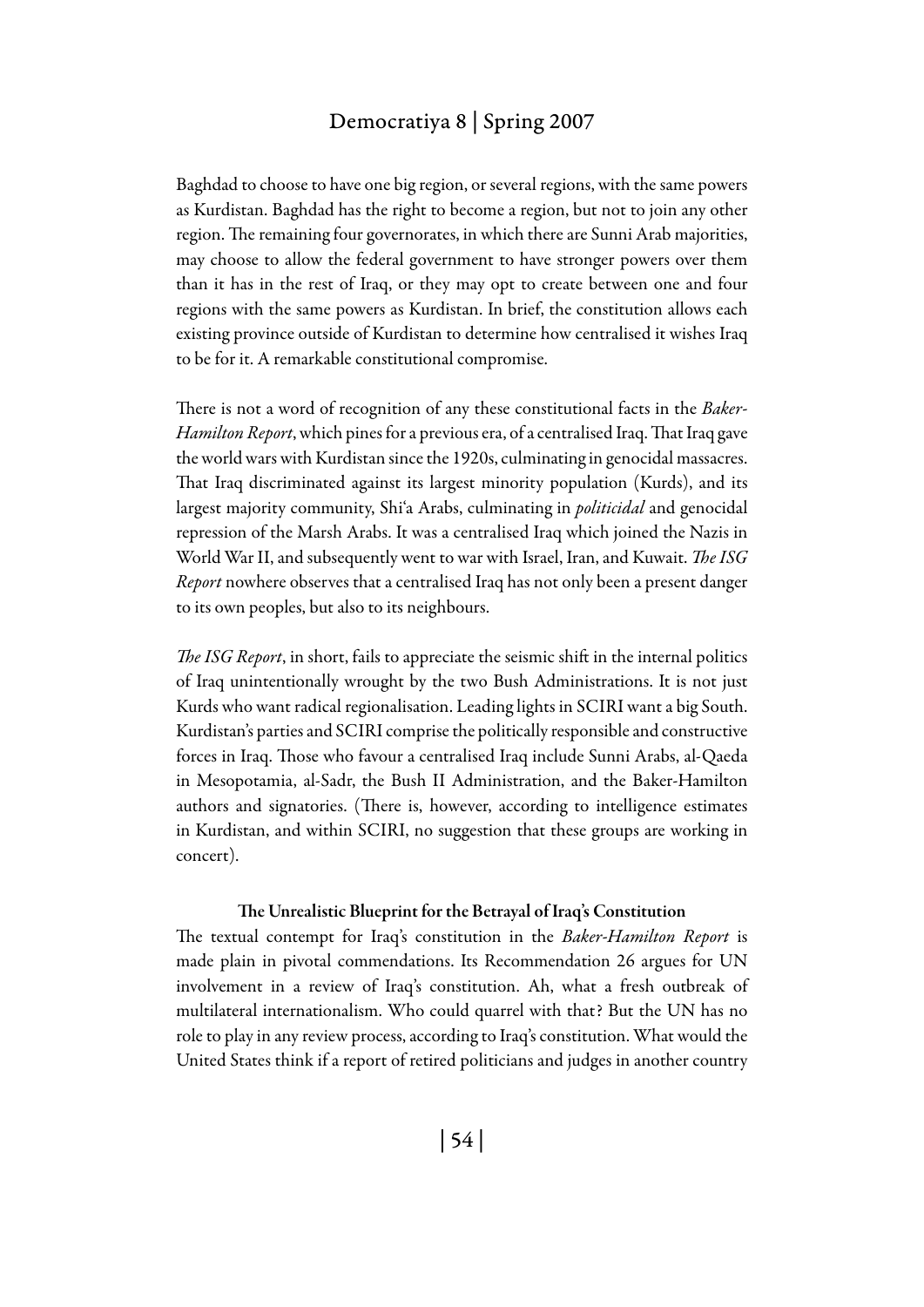commended the UN's role in a review of the U.S. Constitution, particularly its clauses on the Electoral College, states' rights, and natural resources?

*The ISG Report*'s Recommendation 27 extols the 'reintegration of Ba'thists and Arab nationalists into national life.' [11] But the constitution carefully distinguishes Saddamite Ba'athism from Ba'athism, enabling exponents of the latter to have political existence. By 'Arab nationalists' does the *Baker-Hamilton Report* mean Arabs? In which case, are they suggesting that Shi'a Arabs are not Arab nationalists? Or, do they mean 'pan-Arab' nationalists, who advocate that Iraq should merge with other Sunni-Arab majority states? And, what exactly do they mean by 'national life?' After all, the constitution recognises Iraq as a country of many nationalities. Again one might wonder how Americans would react to a team of retired politicians and former judges in a foreign country who commended that the United States re-habilitated in its national life the Klu Klux Klan, slaveholders, and supporters of British rule in the American colonies.

*The ISG Report*'s Recommendation 28 is that oil revenues should accrue to 'the central government' (sic!), i.e., it does not recognise that Iraq has a federal, not a central government. It declares 'No formula that gives control over revenues from future fields to the regions or gives control of oil fields to the regions is compatible with national reconciliation.' But this is just not true. The existing constitutional formula guarantees that revenues from currently exploited fields must be allocated across Iraq on a per capita basis, and it does not prevent regions, which unambiguously control revenues from future fields, from agreeing to share revenues with the rest of Iraq. That is in fact what Kurdistan's leaders have proposed, and is currently being drafted as law – which suggests that this formula is indeed possible. Not only does the *Baker-Hamilton Report* peddle a falsehood, it nowhere recognises that the decentralisation of ownership and control over natural resources is an excellent formula for weakening a despotic and corrupt political center. [12] We should charitably leave to one side the fact that the non-existence of centralised control and ownership of natural resources in the U.S. Constitution has apparently been compatible with public spiritedness among Texans in the land of the free and the home of the brave.

Recommendation 30 asserts that the Kirkuk referendum be postponed, that international arbitration be sought, and that the question of Kirkuk be placed on the agenda of the Iraq Support Group (FCVAG). There is, deliberately, no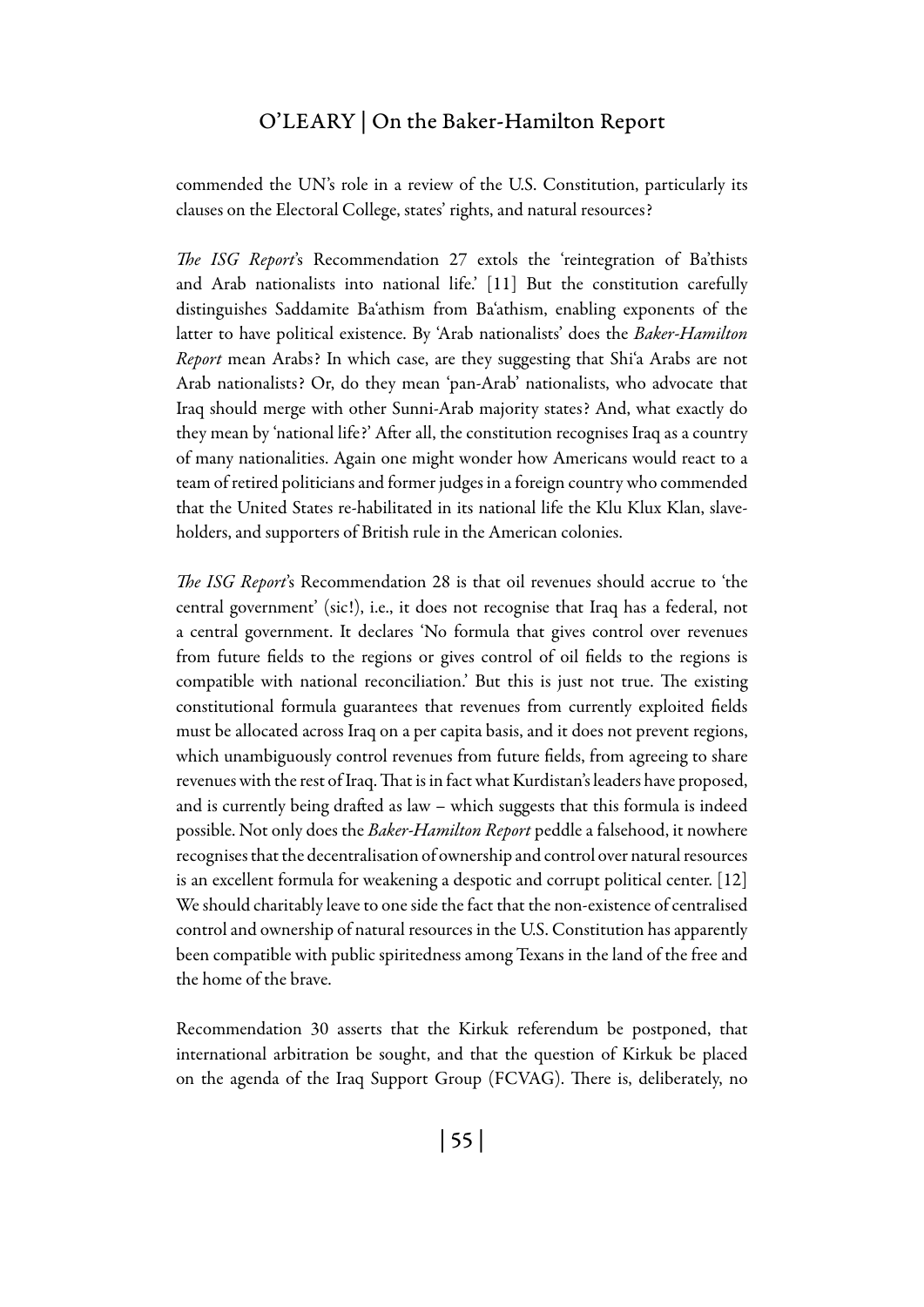provision in Iraq's constitution that permits the postponement of the Kirkuk referendum. International assistance in encouraging mutual confidence among Kirkuk's communities of Kurds, Turkomen, Arabs, Chaldeans and Assyrians is doubtless welcome, but binding arbitration would be by whom, and over what questions? And, exactly how will respect for Iraq's territorial integrity be advanced by giving its neighbours (Syria, Turkey and Iran) a say in Iraq's internal procedures for establishing its internal regional boundaries? Does Baker-Hamilton propose reciprocity, namely that the Foreign Minister of Iraq, who happens to be a Kurd, should have a stake in the internal structures of regional and local government in Iran, Turkey and Syria? The answer, regrettably, is 'No.' Iran, Turkey and Syria, should be engaged diplomatically both by Iraq and by the United States, but one would have thought the right premises for such engagements would be respect for Iraq's territorial integrity and its constitution, rather than offering the heads of Kurdistan's political leaders and their people's aspirations on a plate. *The ISG Report* never considers whether denying a referendum in Kirkuk may cause as many and potentially worse problems as implementing Iraq's constitutional provisions. Nor whether encouraging Turkish irredentism or aggression – and legitimizing Turkey's interests in the internal affairs of Iraq – may be as foolish as anything done by the Bush Administration. Sadly, and perhaps not deliberately, the *Baker-Hamilton Report* does not recognise the carefully crafted constitutional compromise on Kirkuk. Because Kirkuk's oil-field is a currently exploited field it automatically follows that its revenues are constitutionally guaranteed for allocation across Iraq as a whole. The oil-benefits from Kirkuk, in short, are not for Kurdistan alone, wherever Kirkuk ends up. Kurdistan's and SCIRI's negotiators have already sensibly de-coupled controversies over Kirkuk's oil field from the territorial status of the governorate and the city. [13]

The correct U.S. and international policy on Kirkuk would be to ensure that the provisions on Kirkuk, and the other disputed territories, are implemented fairly, and to encourage the Kurdistan Government's plans to have a powersharing government in Kirkuk. The data from the two elections in 2005 and on the constitutional referendum in the same year show that a majority in Kirkuk governorate favour joining Kurdistan. Affirmative support on unification with the Kurdistan Region will only be enhanced by the constitutional provisions enabling the expelled to return to vote, and preventing Saddam's settlers from having the right to vote on the territorial status of the governorate. It will also be enhanced by the fact that Kurdistan's security is remarkably better than anywhere else in Iraq – which will encourage some Christians, Turkomen and Arabs to prefer the KRG to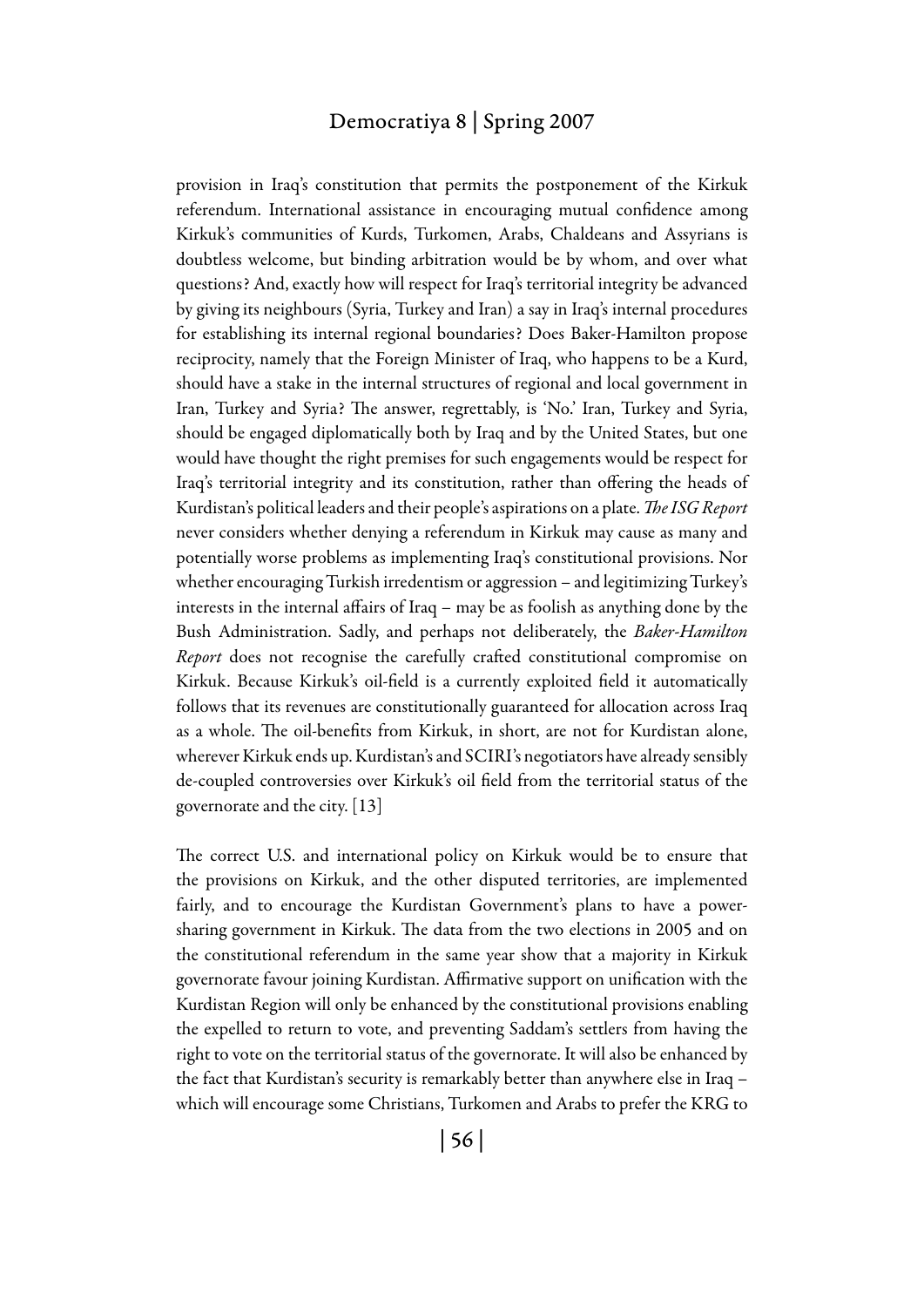the status quo. A U.S. engagement with Turkey, which emphasized Turkey's interests in a stable Kurdistan inside a stable federal Iraq, and which re-assured Turkey that the Turkomen would be treated fairly, is what is patently required. Instead Mr. Baker's ISG Report has given fuel to every nostalgic Kemalist in Turkey's military – a stunningly incompetent and de-stabilising stance.

In any case, *none* of Baker's recommendations for changes in Iraq's constitution are feasible, except through a coup. Constitutional amendments in Iraq require, in effect, the support of those who made the constitution, and have to be enacted under the same procedures through which the constitution was made, namely 'a majority of the voters' must agree, and the amendments 'must not have two-thirds of the voters in three or more governorates rejecting.' Moreover, as an established region, Kurdistan may veto any change affecting its powers (Art. 126 (4) blocks amendments to the constitution that weaken regions' competences unless the region's parliament and people consent).

#### Authentic Realism, American Values, and Iraq's Constitution

Any realistic appraisal of contemporary Iraq, political and military, will report that it is divided into four parts: Kurdistan (including Kirkuk), Baghdad, the Sunni Arab triangle, and the South. Politically, Sunni Arab elites, *Jihadi* religious fanatics and the Sadrists cling zealously to the vision of a centralised Iraq. It follows that supporting a pluralist and radically de-centralised federation has a good chance of weakening both the Ba'athists and the Sadrists. From the perspective of American interests and values it is the 'reasonables' who want a pluralist and de-centralised federation, and they have the constitutional warrant to proceed. This approach is not to commend the wholesale exclusion of Sunni Arab interests (which would merely mirror Mr. Baker's exclusion of those of the Shi'a Arabs and Kurdistan's). Under the constitution Sunni Arabs, provided they take advantage of its provisions, have the right to self-government in any region they organise, including control over local security. They have the right to a per capita share of oil revenues from Iraq's current fields; and they have decent prospects of further finds of oil and natural gas in their localities. The constitution recognises Iraq's membership of Arab League; and, rightly interpreted, imposes no rival version of Islam on their territories. Through proportional representation their parties are entitled to fair representation in federal institutions. Other minorities elsewhere in the world die – and kill – for such arrangements. The point is that Sunni Arabs are not maltreated by the constitution of 2005, and Baker's report has therefore fed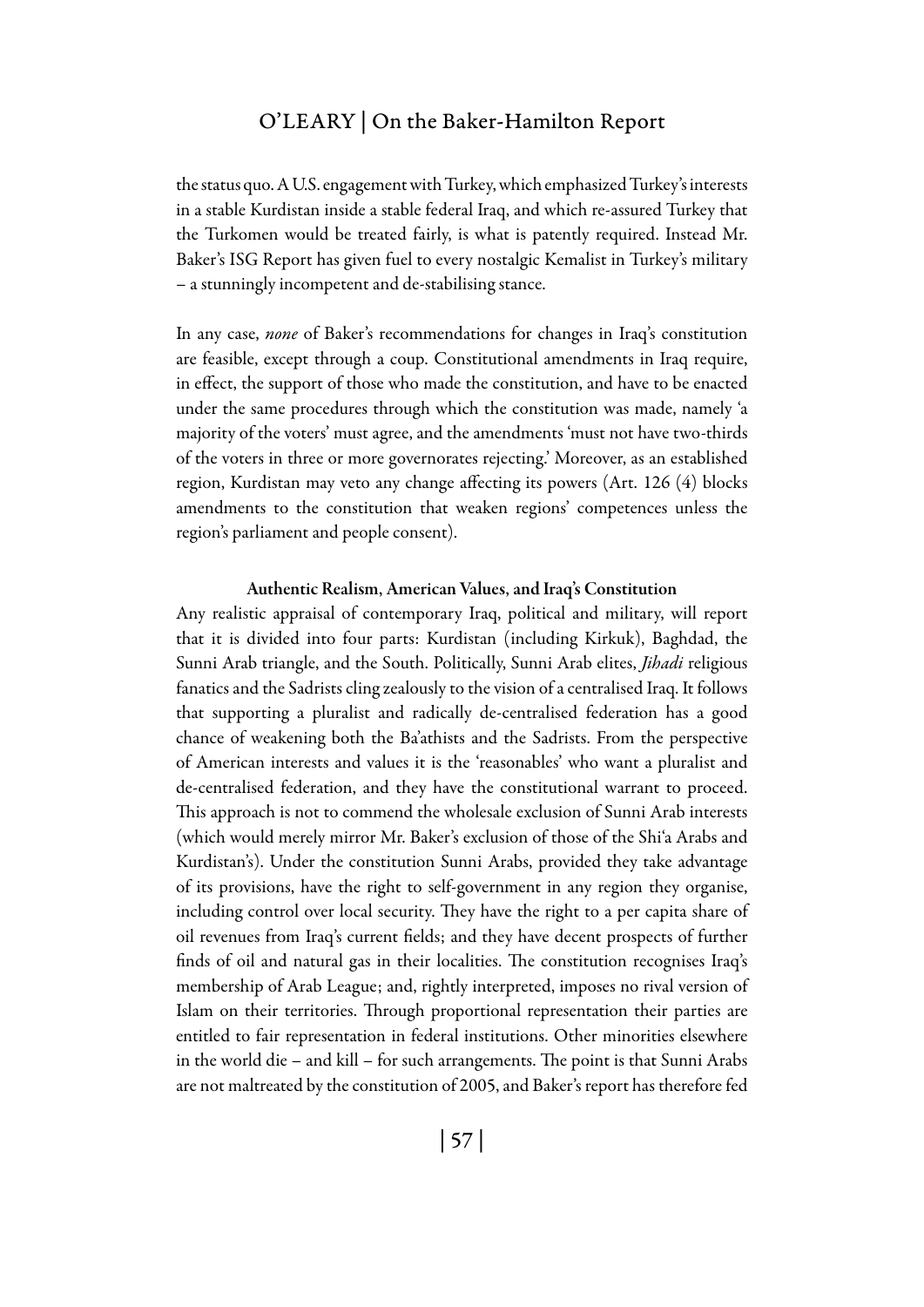the numerous tissues of misrepresentation of these matters. The *Baker-Hamilton Report* has encouraged the 'one more surge' mentality among Sunni Arabs. In so doing, far from being realistic, it has re-kindled magical thinking. Whereas Baker-Hamilton offers a three-way civil war, throwing Kurdish fat on to the fire, with invitations issued to the neighbours to enjoy the feast and to do the washing up, Iraq's constitution offers both the prospects of a widely agreed Iraq through fullscale regionalisation, and the prospect of a controlled and honourable exit for the United States and its remaining allies.

Brendan O'Leary is Lauder Professor of Political Science at the University of Pennsylvania, where he co-directs its Solomon Asch Center. In 2004 and 2005 he was seconded to Kurdistan where he acted as an international constitutional advisor to the Kurdistan Regional Government during the making of the *Transitional Administrative Law* (2004) and the *Constitution of Iraq* (2005). He is the lead editor of *The Future of Kurdistan in Iraq* (University of Pennsylvania Press, 2005).

#### **Notes**

- [1] James A Baker III and Lee H Hamilton, *The Iraq Study Group Report: The Way Forward A New Approach* (New York: Vintage Books, 2006.)
- [2] 'Informed correspondents' of the *Washington Post* and the *New York Times* relay an allegedly colourful remark by the President (Sidney Blumenthal, 'Shuttle without Diplomacy,' *Salon.com*, January 10, 2007.
- [3] For those who have not had the pleasure of perambulation in Baghdad, Rajiv Chandrasekaran provides an accurate guide to the surreal character of the Green Zone, Imperial Life in the *Emerald City: Inside Iraq's Green Zone* (New York: Alfred A. Knopf, 2006).
- [4] Here are just a few contradictions and tensions in *The ISG Report*: (1) 'The [Foreign] Support Group would not seek to impose obligations or undertakings on the government of Iraq' (see page 47). So, what about the incentives and the milestones to be imposed on the Maliki-led government by the U.S. and its coalition partners? (2) The violent conflict in Iraq is characterised as primarily internal, but, if so, why is so much of *The ISG Report*'s focused on the neighbouring states, and their behaviour, which affects Iraq's security? (3) *The ISG Report* commends engaging Iran, whose President does not recognise Israel, and talking to everyone (except al-Qaeda) in Iraq, including those who agree with Iran's President, but does not want the U.S. engaging Hamas until it recognises Israel. (4) It commends Israel to give up the Golan Heights in return for U.S. guarantees ('What's that got to do with Iraq?' you may ask). Israelis may well ask what is a U.S. guarantee worth from Mr. Baker. Are they the next to receive guarantees from this man, after the Kurds and the Shi'a Arabs? Would you take a guarantee from a self-declared realist?
- [5] See James Baker III (with Steve Fiffer), *'Work Hard, Study… and Keep out of Politics: An Unexpected Public Life'* (Putnam, 2006), and Michael Tomasky, 'Better Late Than Never,' *New York Review of Books* 51, 1, January 11, 2007.